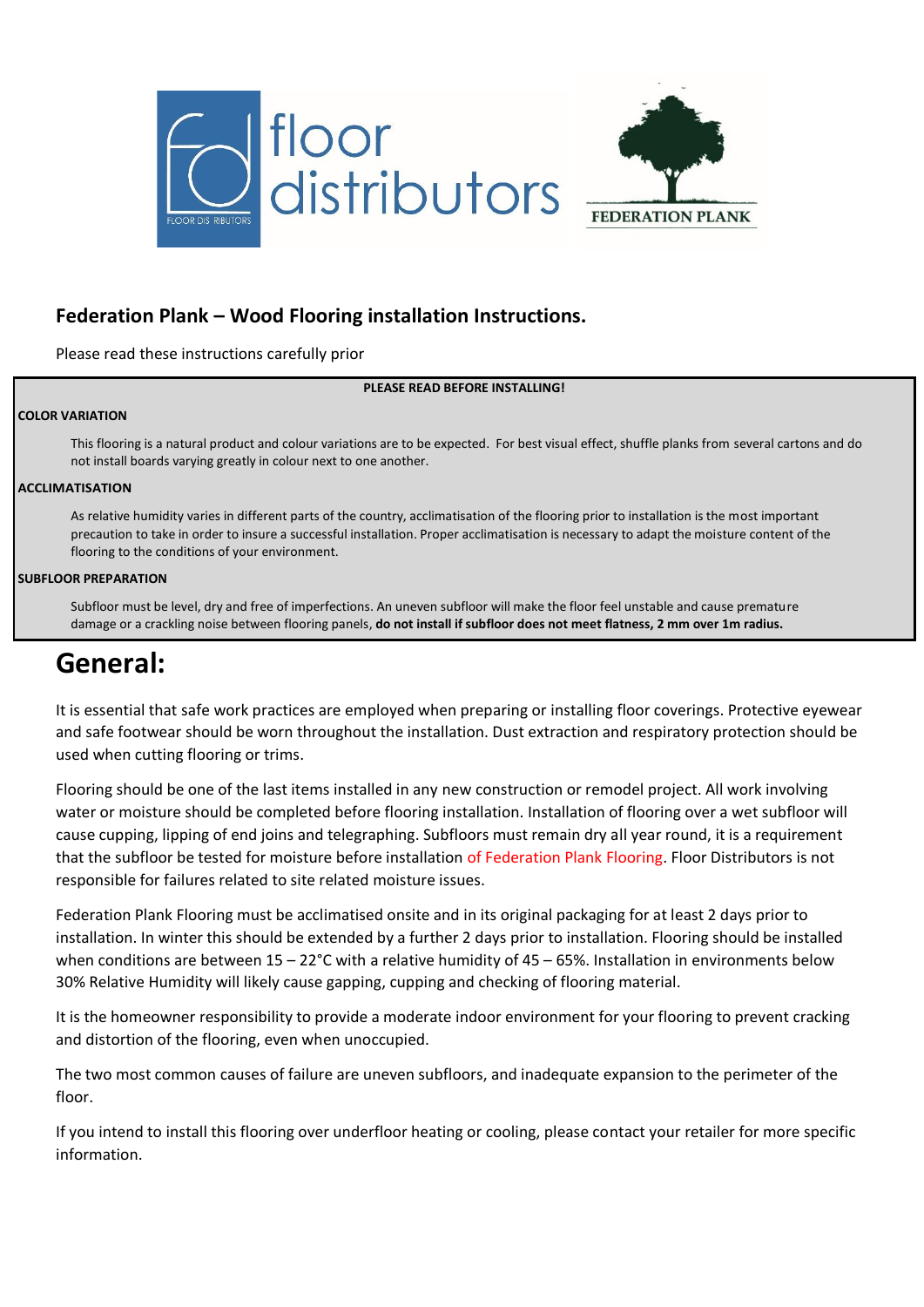# **Tools Needed:**

To install Federation Plank in 5G Click you will need the following accessories. Pulling Iron, Spacers, Tapping Block, Underlay, Saw, Pencil, Safety Goggles and Gloves.

Along with these tools you will also need a quality inderlay (with adequate moisture protction) as well as profiles to complete the installation.

# **Preparation:**

Firstly, you need is to ensure that the subfloor or surface you are installing your Federation Plank flooring over is level. Using a 1 metre straight edge, the subfloor level should not exceed +/- 2mm over 1 lineal metre in any direction. Remember, uneven floors may lead to movement and noise, so it is necessary to assess the levelness and get it right. Timber floors can be sanded level and concrete floors, or existing floor coverings can usually be levelled using a self-levelling compound. Federation Plank Flooring cannot be installed over carpet or carpet underlay, but can be installed over well bonded vinyl, cork, ceramic tiles if sufficiently level.

Federation Plank Flooring must always be installed over a dry subfloor. Check the moisture concrete subfloor to ensure the moisture content is below 75% R/H, as per AS1884. Timber subfloors must be well ventilated and dry, as a guide the timber subfloor should be below 12% moisture content when tested with an electrical resistance moisture meter.

Always use continuous damp proof membrane under your Federation Plank Timber Flooring. This continuous damp proof membrane can be provided by 200uM builders plastic, overlapped 300mm at the joins and taped with a vapour tight tape or Performance Plus Underlay. Performance Plus underlays are manufactured with a plastic damp proof membrane on one side and are conveniently fitted with a 100mm overlap with a peel and stick tape. Performance Plus Underlay is rolled out along the starting wall with the plastic down, peel & stick side to the wall. Additional rows are rolled out with tape down over the extended clear overlap. The wax tape can then be peeled away forming the continuous damp proof. Cut ends must be taped with a waterproof tape.

In the instance of knowingly or logically wet subfloor, or heated subfloor, always use 200uM builders plastic sheeting, overlapping joins by 300mm, taping joins with waterproof tape and turning up at walls or vertical fixtures.

In the case of gluing Federation Plank Flooring directly to your existing subfloor, a suitable parquet adhesive must be used. Direct gluing of your Federation Plank Flooring is a complicated process. Please contact your retailer for more information before carrying out this procedure.

Please check floor panels prior to installation, panels with faults or defects should never be installed.

Make sure you mix floor panels prior to installation; this will help insure a random variation of colour and woodgrain throughout your Federation Plank installation.

Federation Plank is not suitable for known wet areas, this includes installations in bathrooms.

Claims regarding visible defective material must be made prior to installation. Each plank should be inspected to ensure that the quality is acceptable. No claims relating to surface defects can be accepted after installation.

Make sure you mix floor panels prior to installation; this will help insure a random variation of colour and woodgrain throughout your Federation Plank installation.

It is important to accurately measure the floor before installation. This will ensure that plank placement throughout the floor is visually acceptable, you should also maintain that the last row of flooring installed is at least 5cm wide.

Check that doors can open and close with adequate clearance, allowing for the thickness of flooring and underlay.

Federation Plank is not suitable for known wet areas; this includes installations in bathrooms.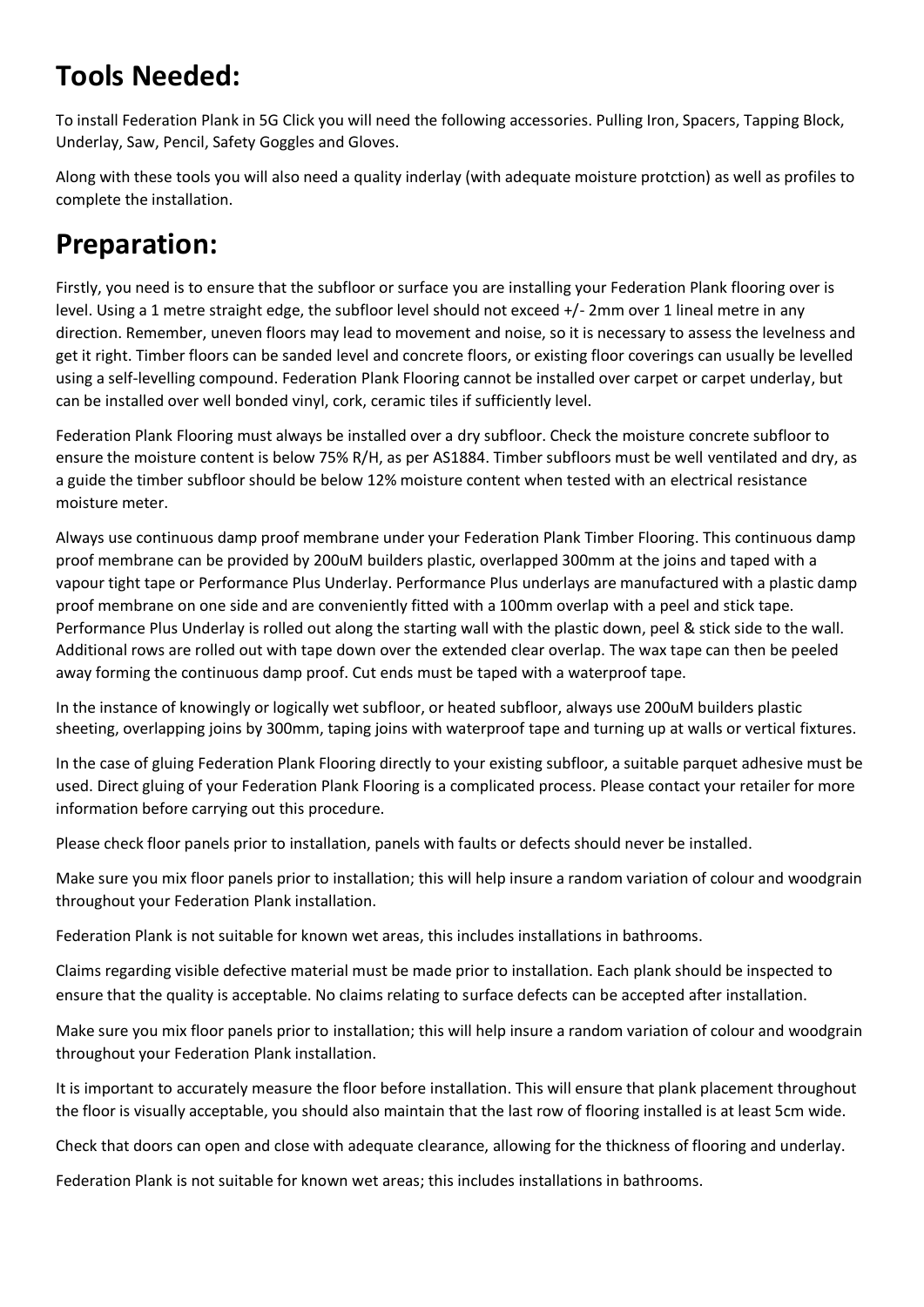

Install the first plank with spacers packed between the plank and the wall. Ensure the expansion gap is 12- 15mm. More expansion gap may be necessary in areas of high humidity. For example, Northern Queensland.

Use a soft rubber hammer to ensure the drop lock profile is properly engaged prior to installing the next plank.

Continue this process until the wall is reached.

The offcut from the first row can be used as the first piece of flooring for the next row. Please ensure the 12 - 15mm gap is maintained throughout (larger gaps in areas of high humidity) the installation and ensure that the

stager between rows is at least 15cm.

Click the second and remaining rows together rotating the boards horizontally at an angle of 20–30 Degrees. Gently tap the end joints into place using your rubber

mallet. Ensure joints are staggered by at least 15cm.

Make sure that the width of the last row is at least 5cm, and ensure that the gap around the perimeter of the floor remains at 12 – 15mm (larger gaps in areas of high humidity).

Always lay wood flooring lengthways against the longest wall of the room. In rooms where the flooring is longer than 12m, and where widths exceed 8m, the use of an expansion joint is required. Always remember to use expansion joints (e.g. at doorways) throughout the flooring installation, particularly between rooms.

N.B. A minimum of 12mm gap is required in lower relative humidity environments like Melbourne or Hobart. A minimum of 15mm gap is required in areas of higher relative humidity like Queensland or Darwin.

If the client objects to the recommended use of expansion trims at time of installation, we recommend the installer keeps on record that the client did not wish to use such trims.

Fill expansion gaps with the use of a suitable profile or skirting. Never glue profiles to the flooring itself, you must maintain free expansion around the perimeter of Federation Plank Flooring.